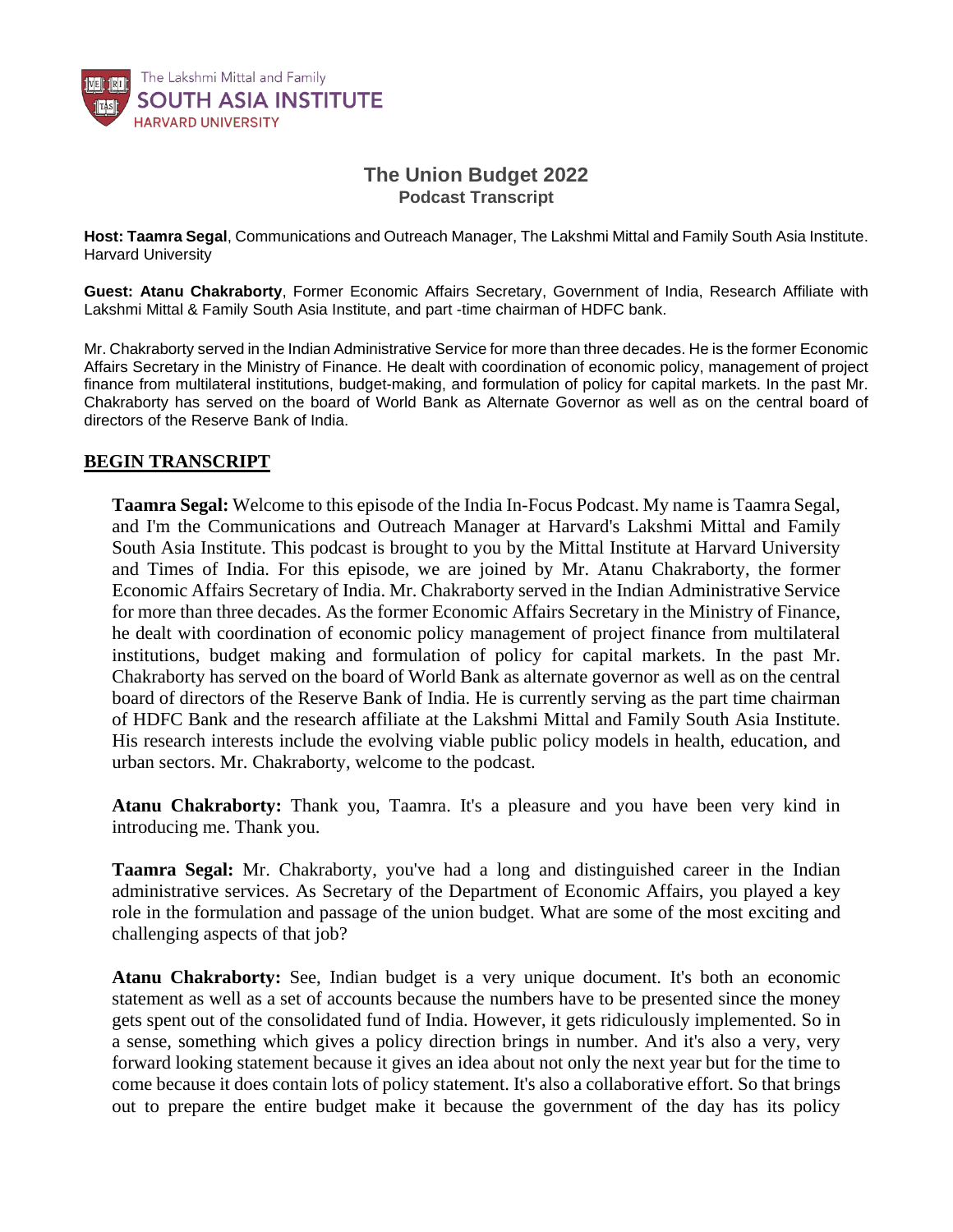imperatives contained putting that in place and makes it a very unique document. And the preparation certainly involves, you know, full participation for a host of stakeholders.

**Taamra Segal:** Thank you. Could you tell us a little more about the budget formulation process? When does the process begin? How are engagements with line ministries and various stakeholders structured? Could you also describe some of the typical scenes inside north block on the day of the announcement?

**Atanu Chakraborty:** The last question, first in the day of announcement such relief. Well, I should be able to share with you that part which is in the public domain, because you'll appreciate there are certain areas which are a bit confidential and which precludes me from sharing that. But even what can be shared is interesting. It's a process which is much longer than what one thinks. It starts with the Prime Minister's 15th August independence speech, which is quite a bit of a policy statement, which ultimately does in some way or the other has to be and gets built into the budget. Thereafter, the real work starts with the revised estimate preparation for the current year, as well as the projections for the next year. That is where secretary expenditure and Department of Economic Affairs and Revenue they sit with various ministries and departments and work out how the new fitment for the current year has to be because the good idea of the full taxes and other revenues and their good idea of expenditure is there. At the same time, they are able to various ministries and departments very rigorous interaction at their topmost administrative levels and also involvement of all the ministers along with finance minister are able to bring out the revised estimate for the next year, so what is known as RE. As you've seen, the budget document is worked out which is very critical element we have which comes very close to the real spends. Can you also get a hang of how the economy is doing during the year apart from the projections that are done during the start of the year? The budget making is housed in the budget division of Department of Economic Affairs. And its economic component for that comes from the economic division which is again housed in Department of Economic Affairs. However, they are supported by almost every other department, very substantial participation comes from expenditure and Department of Revenue. Of course, Department of Disinvestment Banking, etc., all of them do get involved, that is within finance ministry. So all the secretaries work very closely with each other and of course under the leadership of the finance minister. But continuously thereafter, their interactions with the Ministry after the revise estimate exercise, they come up, they meet their own stakeholders, and then send back the suggestions, many of them are accepted, they're discussed, they're are discussions that areas around reforms which are brought in by earlier with Planning Commission now by NITI Aayog and many ideas which keep, which has mentioned that around 15th August those ideas and in the Prime Minister's speech or subsequent you know, the policy statements which the government and that they want. You know, all this and thereafter, Finance Minister starts and exercise of stakeholder meetings. And, you know, from December onwards a suggestion start pouring in. And almost every session is tabulated responded to in a fashion in through the budget, in a fashion whether it's worth taking apart, what are the merits or otherwise of that suggestion. And the same time, the projections for the next year have to be done for the economy so that the nominal growth rate is worked out. And on that basis, the tax projections, disinvestment, other non-tax receipts are worked out based upon the revised estimates and need for the next year and new schemes that have to be built in the expenditure side gets worked in. And then they are all matched to see where the borrowing has to go within the fiscal responsibility and Budget Management Act requirements and their boundaries. And of course, the way economy or some real time situations like COVID, they need to be factored in. So all that put together leads you to formulation of the same passage by the cabinet. And then presentation on February 1, which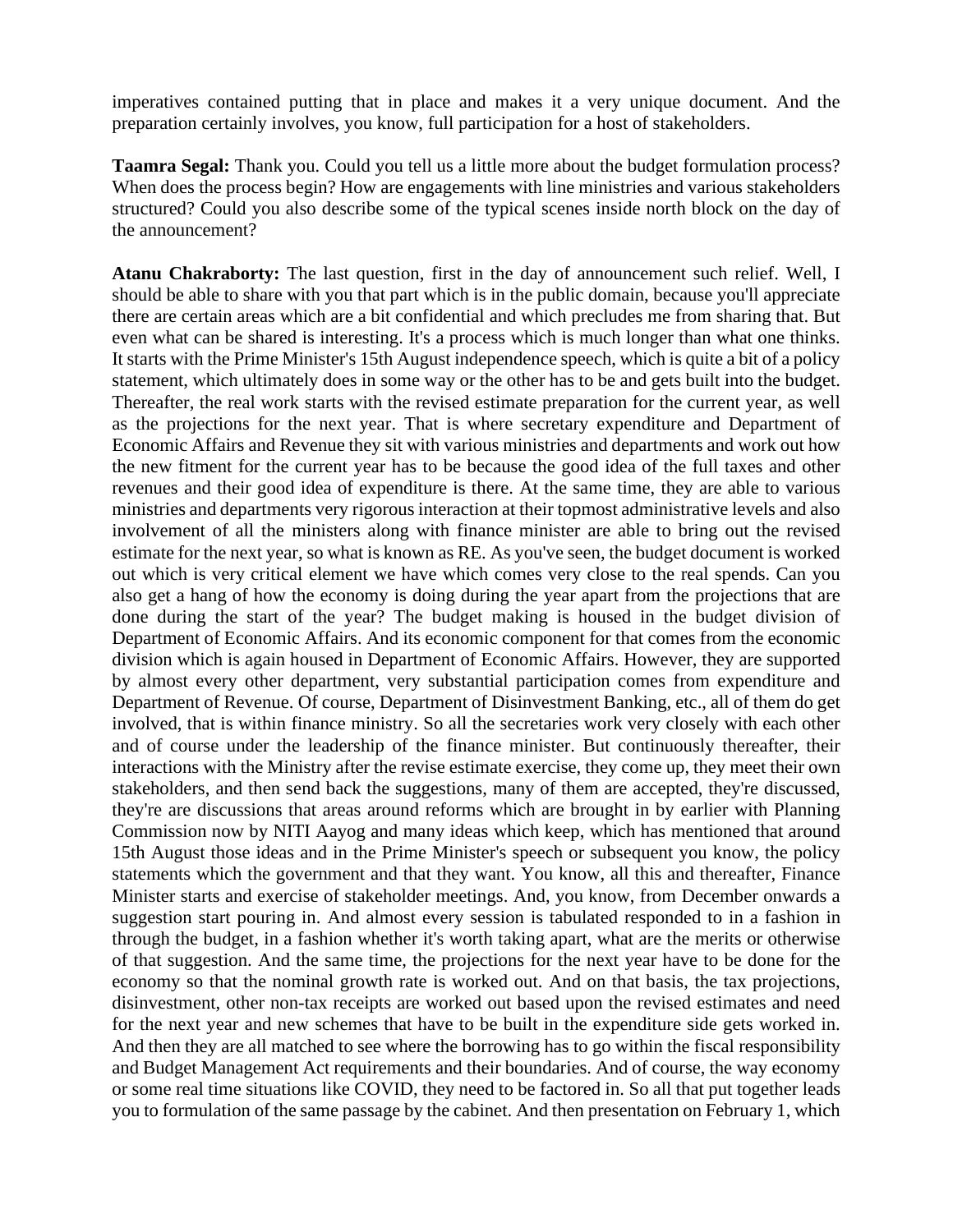is normally the nominated default, the budget presentation. So at the end, yes, really, for everybody on completing it.

**Taamra Segal:** I understand that. Thank you. So what were you hoping to see in this year's budget? How do you think the government performed and are there any parts of the budget that you were perhaps disappointed with?

**Atanu Chakraborty:** Well, there are expectations from every budget. However, this year, if you asked me, you know, economics very beautifully described this year as a year of predictable unpredictability. So, one was looking at stability, which is I guess, most critical. The other thing is of course, one wants the jobs back, one wants incomes to go back to the level they have reached the pre COVID level, but one wants now growth to come in. India recorded very fast growth rate of close to 9% in the last year, but one expects it, is expected to grow faster as may RBI put it around 7.8%, multilateral institutions are putting somewhere between 7 to 7.5%. But you know, stability and growth and of course, inclusiveness is the third leg of this is what one is at max expecting this year, considering that, you know, the fiscal in the previous years have taken hit. I see tax stability as a very, very important part. Tax has not changed, that will give us stability to the business environment and bring back private investment when the aggregate demand picks up because that's critical. Without that the private investment is not going to come in. On the growth side I see lots of capex PM Gati Shakti Program, etc. which are, and then lots of money on highways, railways, etc., which on the infrastructure side should provide for a sustainable growth as opposed to, you know, the revenue expenditure, which sometimes gives you a one-time shot, one shot kind of growth but doesn't sustain itself. The third most important thing which I saw was in that Amrit Kaal statement in paragraph five or paragraph six of the budget speech, which talked about the growth focus at macro level and inclusive focus at the micro level. And then it talks about that tech, digital, climate change, climate action. So that I found is a very, very forwardlooking statement that has been made. And, you know, if a lot of large part of the budgets have thereafter followed this, I guess, if the same tune is continued all through and in the subsequent budgets also, it really puts us gives lot more stability, despite there would be market volatility and a lot of other external factors but it will give a lot of macroeconomic stability to the economy. So this year, frankly, what has come in in the budget beyond that most of us who are realists and practitioners had little expectation in such a year.

**Taamra Segal:** Thank you. This year's budget signaled a clear commitment towards addressing climate change. There are programs aimed at reducing carbon intensity of the economy and promoting green infrastructure development. You've been chairman of the National Infrastructure Investment Fund and have been deeply involved with the Ministry of Petroleum and Natural Gas at both center and state level. What are your thoughts on these new initiatives? And how successful do you think they will be in stimulating an energy transition in India?

**Atanu Chakraborty:** Well, energy transition as a measure would continue for quite some time. We'll be transiting and we will have to look at the kind of energy basket that we need to have. Yes, there's a panel also found for that, and I guess there would be some amount of public debate. We are obviously moving towards, you know, renewable sources of energy. But we'll also got to have gas as intermediate fuel while we move towards it, and possibly look at some other means. How quickly how fast that can be done? Possibly this panel should be able to tell us better. Because, you know, they are the technology, the growth rates in the economy, and how fast these things can come up. Bill will have a large role to play. But if we sort of look at the green bonds, specifically, which government has given an indication as to how it wishes to look at raising its own finances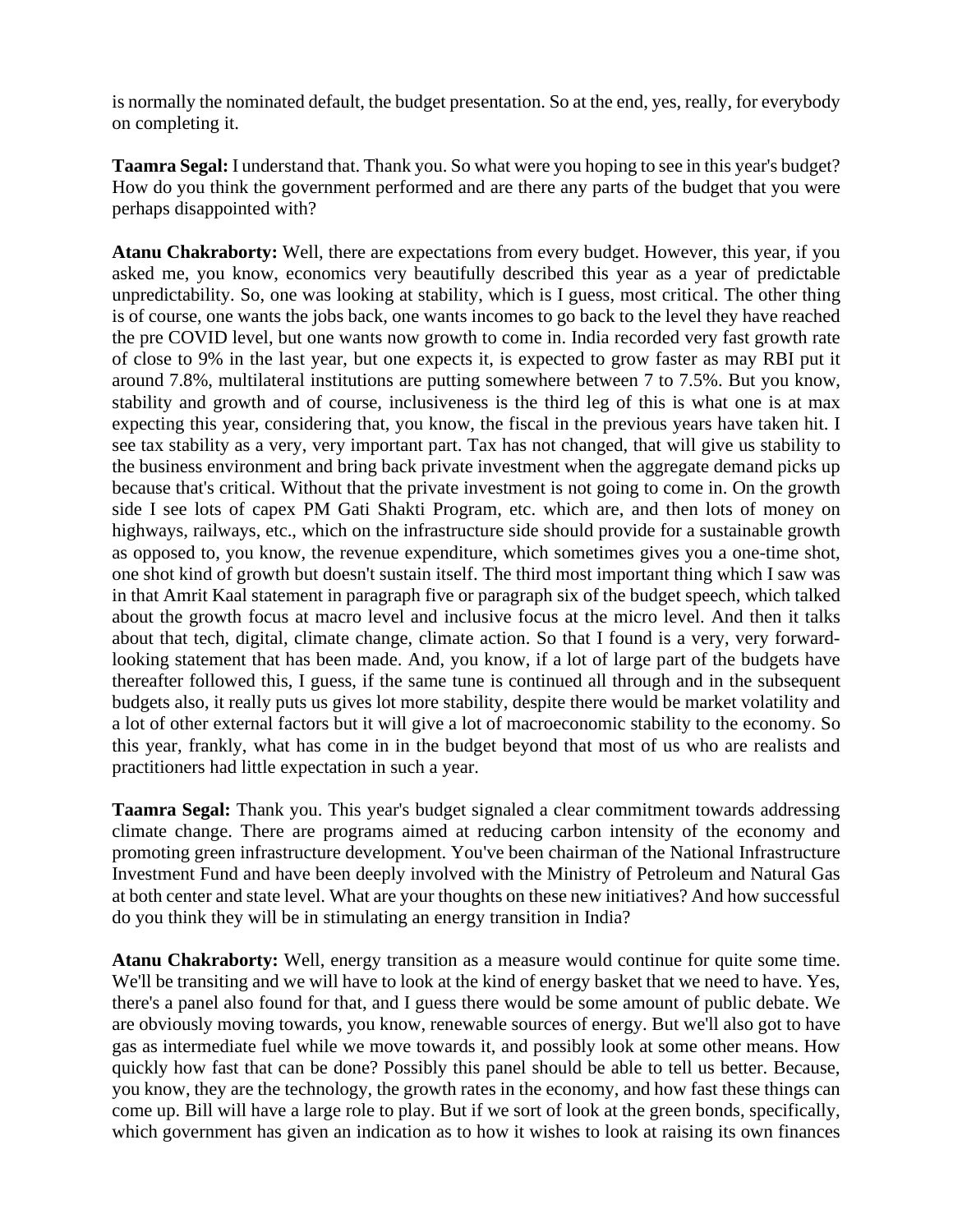in future and in a sense, gives that kind of a signal to the other financial institutions, I find this very interesting because at the end, whatever monies raised for the government is very fungible it goes into the consolidated fund. But there are enough, you know, initiatives on the other hand. I can name one, for example, there's a scheme called Kusum in agriculture. It's a solar pump scheme. Is hugely, you know, it's a green scheme in the sense that, you know, it replaces diesel. It's something against which this money can be set off. Maybe next year onwards and that would be very desirable that one sees a separate statement on the green initiative being brought in the budget itself. There are a lot many, but if they come together, that would make the government's initiative work more visible since they are also in the homiletical statement which has come. So I guess, then, you know, whatever is being raised through green bonds would reflect there. And in any case, manner in which private equity firms world over are trying to drive the ESG initiative, sooner than later, the private financing will start having a sustainability component. But then it has to cross many sort of bridges before we have a very firm thing on that. But it has a great signaling impact. And as, I know if we start with it as it develops, I guess it will help us to consolidate the total green initiatives which lie in the domain of various departments as of date.

**Taamra Segal:** Thank you. This year's budget saw a welcomed increase in spending on the health sector. However, there was little effort to address rising hospitalization costs and dismal rates of insurance coverage. Additionally, government health expenditure as part of the GDP continues to be extremely low. What more do you think the government could have done on health in this year's budget?

**Atanu Chakraborty:** Very interesting question. But we need to see in terms of our overall federal structure, it actually goes to the core of that. Health is a state issue is a state subject. And central government addresses it more as a support through the director principles, because it talks about it. So it comes in. So to that extent, central government does support very substantial budget. This year I saw it is 6,000 grows up on 2021 actual because that would be the real comparison 21 2235,000 crore was for vaccines alone, so a lot of money came in. So if you see it's about 7.5% rise, which is very substantial. But you know, 8.6 lakh crore goes from the tax alone, because 42% of the tax bill devolvement is to the states. So their more action has to be from the state so that they can formulate their own schemes. Through Ayush, this is an insurance based scheme available, which covers the poorer state. And then each state is working out their own insurance scheme, which covers various sets of society. But what the federal government has done, it has put a basic scheme which covers the very large scheme of Ayush and it keeps funding both the research setting up of medical colleges as well as funding some amount of funding through NHMS that's a national health scheme, national health mission. Beyond that, I guess it is the realm of the state governments to handle the public health part and also delivery of health systems on the ground. So those areas are best addressed by each and every state and their policymaking and through their budgets. They do it, is not that they do not do it. Therefore, it varies from state to state.

**Taamra Segal:** We have been seeing an increase in prices of essential goods and food due to the increasing taxes levied on fuels and fertilizers and reduced subsidies. Do you see this continuing in the coming year? Or has the latest budget given us hope of positive change in the near future?

**Atanu Chakraborty:** Well, I guess I'll, your question, I'll put it to your concern on the inflation I understand. Let's try to understand the factors which have gone into this phenomena which is very global. You know, it has come on account of very loose monetary policy with that advanced economies followed from 2008 onwards. That brought in a lot of liquidity. Then, of course, the crude prices whose volatility now has further added on to it, then there is and further the Ukraine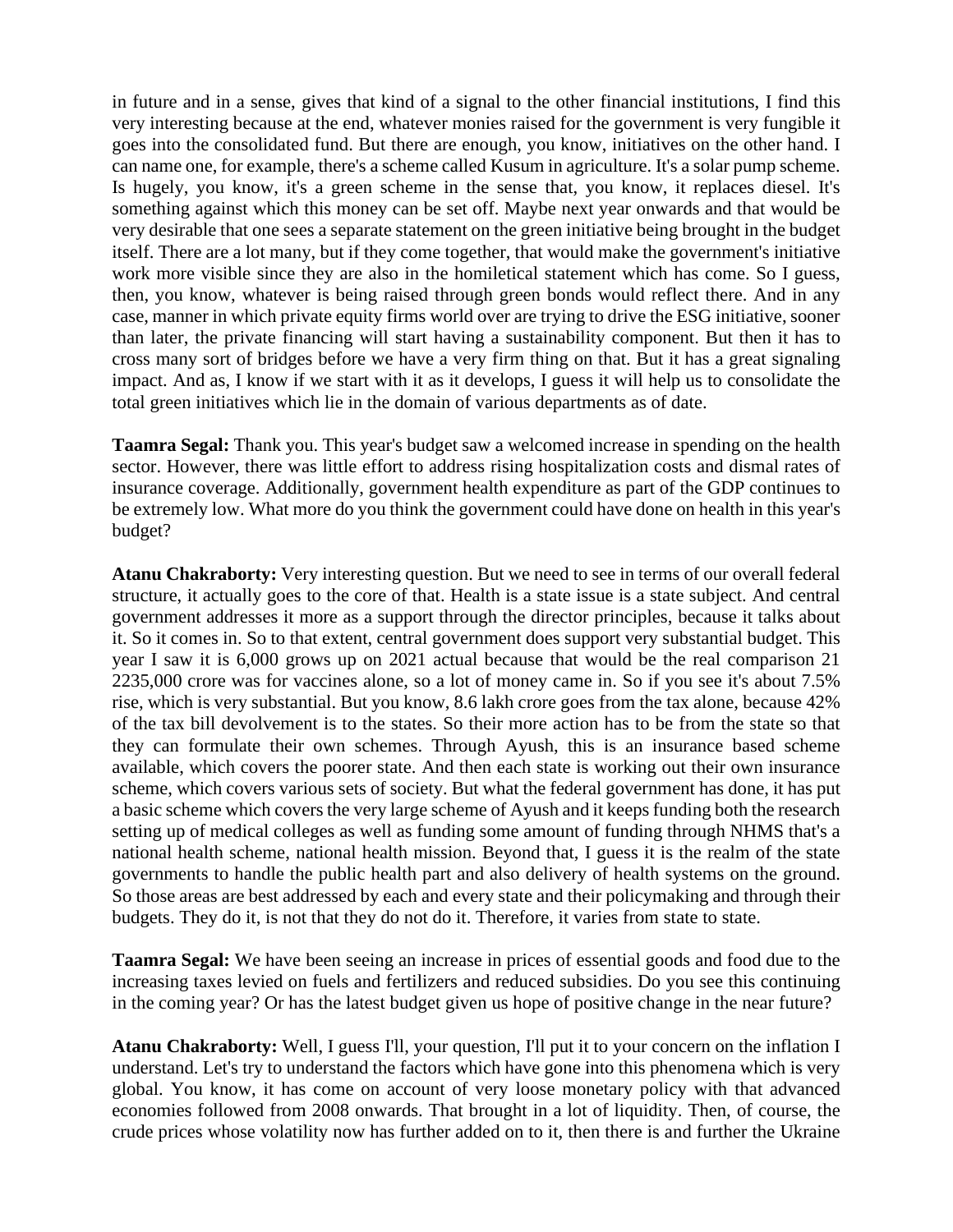issue which has increased the gas prices very substantially and global supply chain disruption. I feel globally these are the major, major factors which are driving and in largest economy, US we are seeing about 7.4% inflation. Every emerging economy dollarized to some extent or the other. To that extent that inflation automatically gets imported into each and every emerging economy. We are doing well. I was seeing yesterday's governor released a bank statement and he was quite hopeful of containing it within a reasonable band of 4 to 6% during the year. So that's where the role of monetary policy would come in. Regarding taxation to some extent, it comes in on part of it, which is on fuel largely goes for infrastructure. So there's a virtuous cycle for that, because there is a sense which has been levied and rested governments tend to adjust the lower their excise duty lot of governments did it central government also did it. So that goes more with the price of the fuel itself. Subsidies are fairly structured, so they are paid as per the requirements. So whichever, whether it's a fertilizer subsidy or food subsidy, you know, that really has little connection with you know, the inflation Parsee, it would move largely lie in the realm of the monetary policy thereafter, because you know, both federal and state government would continue to focus on growth. Of course in tandem the monetary policy will play its own part. But we must not forget the connectivity, international connectivity. So off inflation, to that extent more exports would help us. That would continue to balance the currency and not allow that sort of leakage of inflation in the country. But as of now, I see in India, it is I will not say benign, but it is certainly not touching the boundaries of tolerance which have been worked out.

**Taamra Segal:** What do you foresee are some of the challenges that the government should try to address as it sets out to implement these latest budgetary proposals?

**Atanu Chakraborty:** Well, the biggest challenge is unpredictability on account of COVID. And frankly, it doesn't allow anybody much of a choice to really understand. So they add the predictability is literal. And once you are looking and second is crude oil, where again, talking about the prices is pure crystal ball gazing. So these are the two factors which at a very macro level are challenges which any government would find very difficult to deal with. So same would remain at a broader level the challenges. On the level of implementation, it has to be the capex having been last year India exceeded the union budget exceeded its capex target. This year, I am sure they have through national infrastructure plan and PM Gati Shakti which have been the budget mentions putting them together. And investment in mobility, warehouses, largest takes roads, railways, were shovel ready projects arethere. I guess, requirement would be to keep a very, very close monitoring to see that those things happen. And I'm sure seeing the last year's record, you know, that capex should go in. And that would remain a major area for monitoring to ensure that the objectives set out in the budget are met at the end of the day. And the rest is on the revenue side, of course, tax collection, disinvestment receipts and asset monetization program would remain sort of very, very important to see that the balance towards reduction of the overall debt in the country that thing starts happening with COVID hopefully behind us.

**Taamra Segal:** So we have one last question. The COVID-19 pandemic has caused widespread economic devastation across the world. At this juncture of the pandemic, what kinds of policy interventions do you think India needs to put us on a track of economic recovery?

**Atanu Chakraborty:** Well, more or less that part has been addressed in the budget, I must say that, because through large push on capex and also putting the forward looking statements, which are there, I guess, and on the direct benefit transfers where the money reaches without much of a leakage to that part of the society which suffered maximum. Their income really lost. And that's where we lost the aggregate demand that comes up. So I guess this direct benefit transfer is now